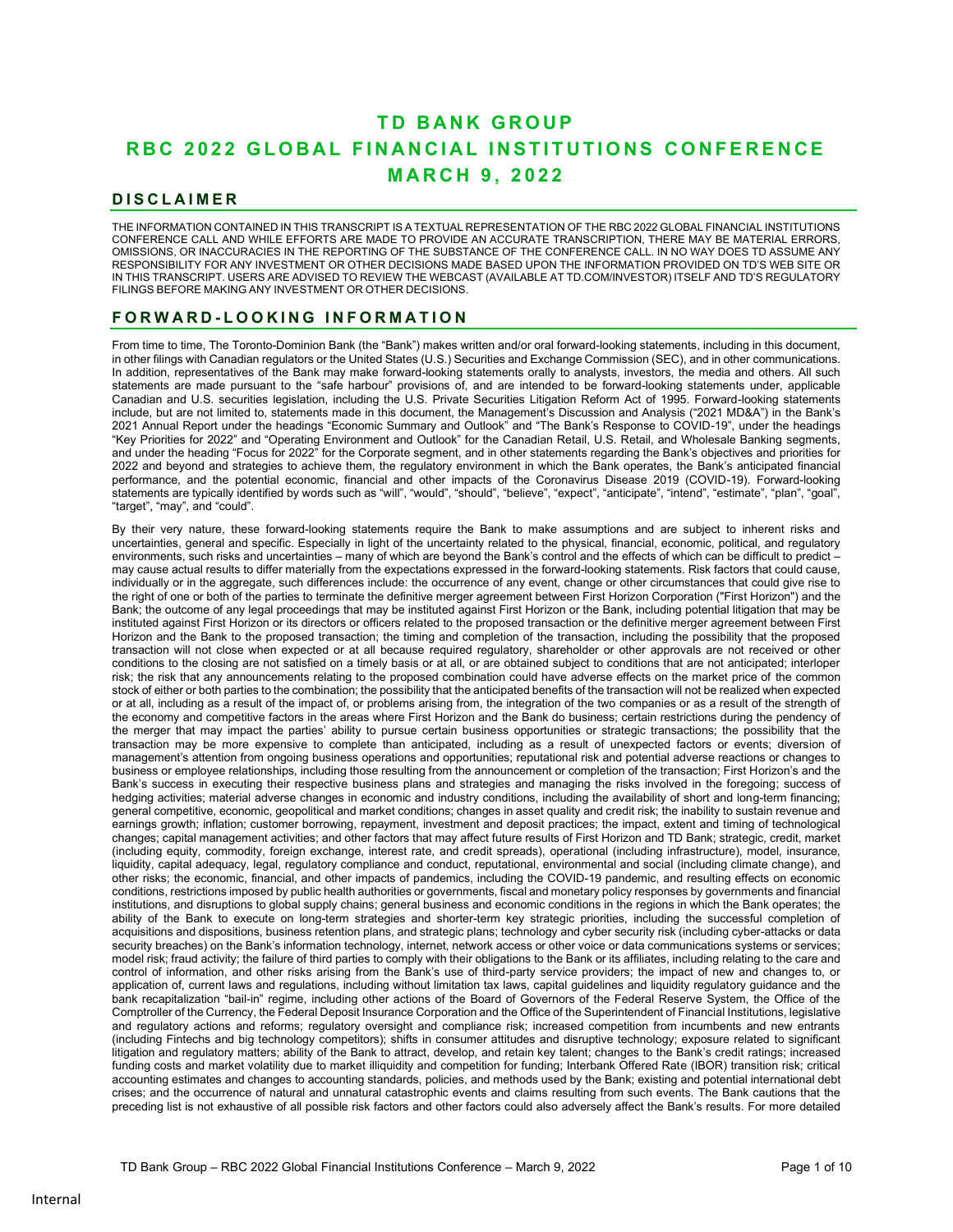information, please refer to the "Risk Factors and Management" section of the 2021 MD&A, as may be updated in subsequently filed quarterly reports to shareholders and news releases (as applicable) related to any events or transactions discussed under the heading "Significant Acquisitions" or "Significant and Subsequent Events and Pending Acquisitions" in the relevant MD&A, which applicable releases may be found on www.td.com. All such factors, as well as other uncertainties and potential events, and the inherent uncertainty of forward-looking statements, should be considered carefully when making decisions with respect to the Bank. The Bank cautions readers not to place undue reliance on the Bank's forward-looking statements.

Assumptions about First Horizon and TD Bank's current and expected financial performance (including balance sheet, income statement and regulatory capital figures), expected capital availability for the proposed transaction, expected closing date of the proposed transaction, expected synergies (and timing to achieve), integration and restructuring costs, assumed purchase price accounting (including fair value marks), costs of financing, foreign exchange rates, and future regulatory capital requirements, including the Office of the Superintendent of Financial Institutions' announced Basel III reforms effective in the second quarter of fiscal 2023, were considered by TD Bank in estimating its expected return on invested capital, adjusted EPS accretion and/or TD Bank's expected regulatory capital ratios. Examples of material assumptions made by TD Bank in the forward-looking statements, including TD Bank's expectations regarding the costs and financial impact of the transaction, include assumptions regarding First Horizon's future net income, transaction costs, transaction process, timeline to close and/or integrate the acquisition, expected synergies, future TD Bank capitalization, tax rate, currency conversion rate, and financial results. Assumptions about TD Bank's integration plan, the efficiency and duration of integration and the alignment of organizational responsibilities were material factors TD Bank considered in estimating integration costs. Material economic assumptions underlying the forward-looking statements contained in this document are also set out in the 2021 MD&A under the headings "Economic Summary and Outlook" and "The Bank's Response to COVID-19", under the headings "Key Priorities for 2022" and "Operating Environment and Outlook" for the Canadian Retail, U.S. Retail, and Wholesale Banking segments, and under the heading "Focus for 2022" for the Corporate segment, each as may be updated in subsequently filed quarterly reports to shareholders.

Any forward-looking statements contained in this document represent the views of management only as of the date hereof and are presented for the purpose of assisting the Bank's shareholders and analysts in understanding the Bank's financial position, objectives and priorities and anticipated financial performance as at and for the periods ended on the dates presented, and may not be appropriate for other purposes. The Bank does not undertake to update any forward-looking statements, whether written or oral, that may be made from time to time by or on its behalf, except as required under applicable securities legislation.

#### **Important Other Information**

In connection with the proposed transaction, First Horizon intends to file relevant materials with the SEC, including a proxy statement on Schedule 14A.

 THEY WILL CONTAIN IMPORTANT INFORMATION ABOUT FIRST HORIZON AND THE PROPOSED TRANSACTION. This communication does not constitute an offer to sell or a solicitation of an offer to buy any securities or a solicitation of any vote or approval. SHAREHOLDERS OF FIRST HORIZON ARE URGED TO READ, WHEN AVAILABLE, ALL RELEVANT DOCUMENTS (INCLUDING ANY AMENDMENTS OR SUPPLEMENTS THERETO) FILED WITH THE SEC, INCLUDING FIRST HORIZON'S PROXY STATEMENT, BECAUSE

Investors and shareholders of First Horizon will be able to obtain a free copy of the proxy statement as well as other relevant documents filed with the SEC without charge at the SEC's website (http://www.sec.gov). Copies of the proxy statement and the filings with the SEC that will be incorporated by reference in the proxy statement can also be obtained, without charge, by directing a request to Clyde A. Billings Jr., First Horizon Corporation, 165 Madison, Memphis, TN 38103, telephone (901) 523-4444.

#### **Participants in the Solicitation**

The Bank and First Horizon and certain of its directors, executive officers and employees may be deemed to be participants in the solicitation of proxies in respect of the proposed transaction under the rules of the SEC. Information regarding First Horizon's directors and executive officers is available in the proxy statement for its 2022 annual meeting of shareholders, which was filed with the SEC on March 14, 2022, and certain of its Current Reports on Form 8-K. Other information regarding the participants in the solicitation of proxies in respect of the proposed transaction and a description of their direct and indirect interests, by security holdings or otherwise, will be contained in the proxy statement and other relevant materials to be filed with the SEC. Free copies of these documents, when available, may be obtained as described in the preceding paragraph.

# **P R E S E N T A T I O N**

#### **Darko Mihelic – RBC – Analyst**

Okay, good morning, everyone. My name's Darko Mihelic, the Canadian bank analyst here at RBC. Welcome to another session, a fireside chat. This time with TD, we have Kelvin Tran, the CFO here to speak with me. But before we begin, I'd like to remind you all that Kelvin's comments today may include forward looking statements. Actual results could differ materially from forecasts, projections, or conclusions in these statements. Listeners can find additional details in the public filings of TD Bank Group. With that out of the way, Kelvin, welcome to our conference and thanks for joining.

#### **Kelvin Tran – TD – Chief Financial Officer**

. Good morning, Darko. Thanks for inviting me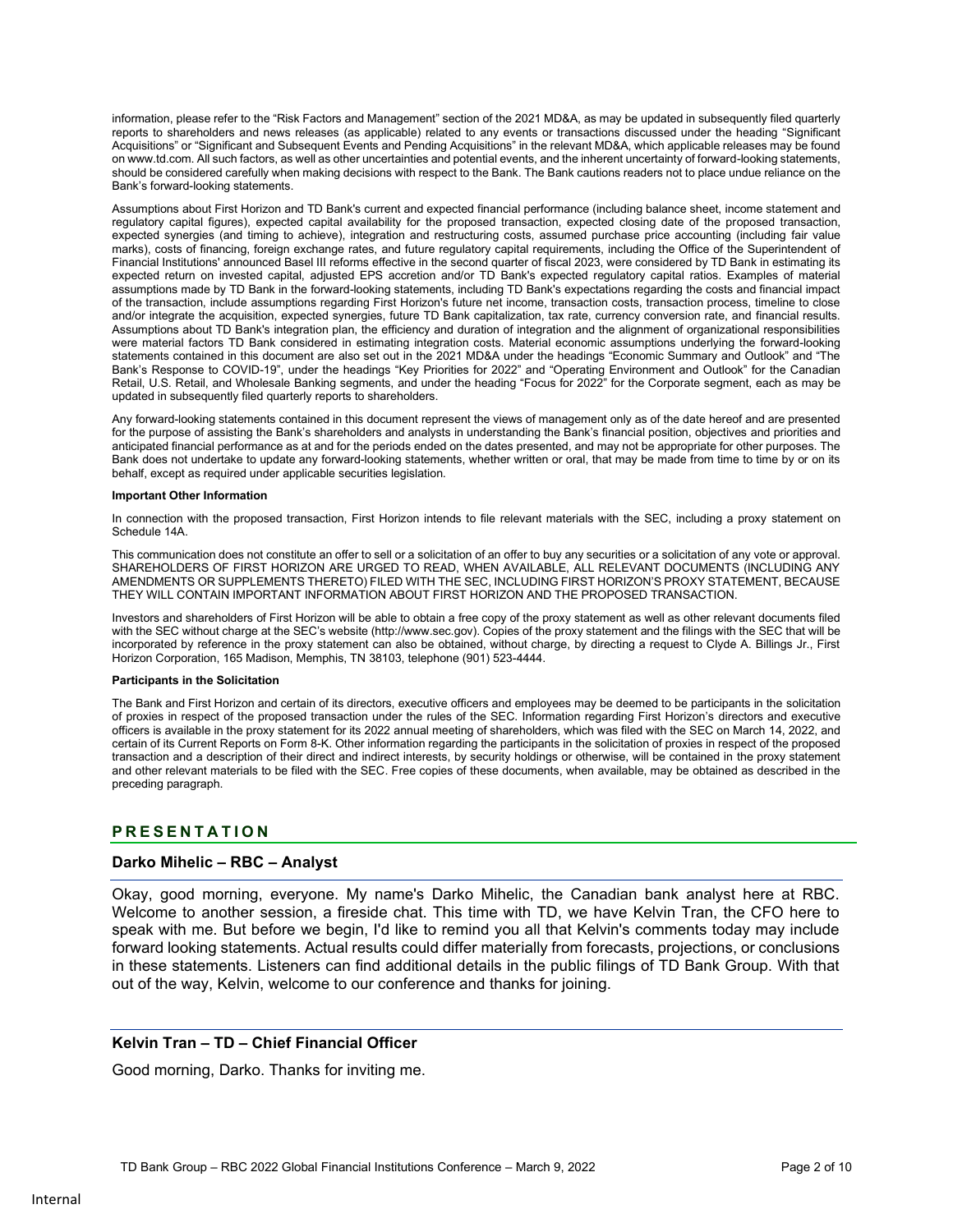#### **Darko Mihelic – RBC – Analyst**

Maybe to kick off, obviously big news of recent for TD is the purchase of, or the planned acquisition of First Horizon. I wanted to start a slightly different angle because obviously we've been learning about First Horizon. I have a colleague who covered the stocks, so it was great to get in touch with him. One of the things though that I'd love to dive into a little bit is, when I think of TD Bank USA, America's most convenient bank, it's in the name. Convenience is the brand promise. I'm not as familiar with First Horizon, which seems to be a bank that was built up on mergers. I'm not sure what the brand promise is of First Horizon or what it's specialty or... Maybe you could just talk a little bit about First Horizon, give us an idea of what makes it a little different or similar. Are there any cultural differences? Maybe we can just talk a little bit broadly first about the actual franchise.

#### **Kelvin Tran – TD – Chief Financial Officer**

Sure. Good morning, everyone. It's great to be here. We're very excited about this deal. As you've said, we've been very busy. This deal would provide us with an enhanced scale and distribution in really high growth areas. And if you look at their footprint, they're expected to grow 50% faster than the rest of the US market. And we have been fairly public about our goal to continue to invest and grow in the Southeast market in the US and their footprint is just adjacent to us and provides us with beachhead into really high growth area. And as you know, scale is really important in the banking industry. That would enhance our scale because of the focus on technology spend. And so now we could build ones and use many.

Your question is a very relevant one, whether it's brand or even a question of culture because some people would just jump in into the metrics right away. But culture is really what makes the combination of the two organizations successful in the long run. First on the brand, First Horizon is a well-run organization with a strong brand, strong customer base, and leadership team as well that understands the market.

Even before the due diligence, we already compete with them in certain markets and so we know what they're like. They have strong bankers, and we respect them for that. So, we think this is going to be a great, great combination. In terms of culture, we're acquiring an organization that is aligned with our vision and our purpose and our strategy as well. If you look at their bank, they're locally rooted with a strong balance sheet and also with the discipline risk culture. And that's what we're all about. They have an experienced leadership team that has a growth mindset that we want to grow. And then also they are a value-based organization, very similar to TD. We're committed to enriching the lives of our customers, colleagues in the community. So, if you put it all together, it's a culture that prioritizes the retention of customers and growth thereof, as well as talent retention and their development. And so, this is a top priority for us and we're going to work very, very hard at developing a comprehensive plan to make that we retain these strengths.

#### **Darko Mihelic – RBC – Analyst**

Is it safe to say that the customer set is similar to your customer set at TD? Are there any significant differences at all between the customer sets and/or opportunities therein?

### **Kelvin Tran – TD – Chief Financial Officer**

Yeah. And so, when you look at the one TD approach that we're going to bring, the wow factor from our legendary experience, we're excited of serving First Horizon's one million customers. And we bring with us the significant investments that we've made in digital and our Omni channel approach to serving the customers when and where they want. In terms of their customer base, they are skewed towards a more affluent customer and a business owner as a result of their successful commercial banking business. If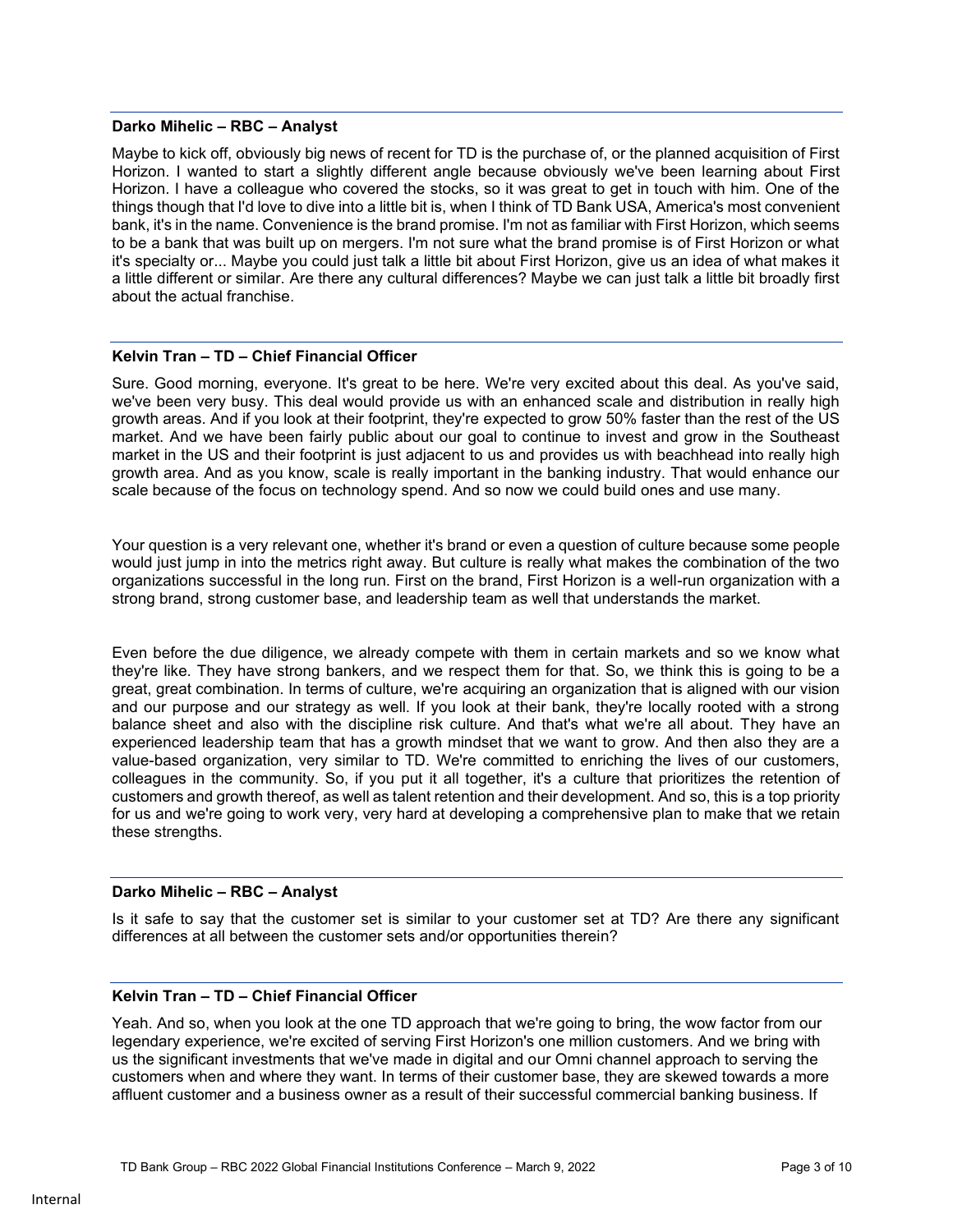you look at their balance sheet, close to 80% of their loans are commercial banking, C&I related. And so they've been able to deepen those relationship with the business owners and their balance sheet reflects that. And then for TD, our footprint from Maine to Florida is fairly broad based in terms of customer segments and which includes more affluent and business owners as well.

So, we know what their expectations are. We know what they need, and we look forward to combining the banks and serving those customers with an even stronger platform in the future. And as to your question about whether the customer differences matter or not, I think a new customer is one more for the books. Yeah, I think it's positive because if you have customers that are similar to your existing customer base, you know how to work with them as to revenue without significant add to cost. And like you said, if it's a new customer segment, we see that as a tremendous opportunity that we can grow the business with that growth mindset, that we can then leverage across our entire footprint, not just the one in First Horizon. It's a win-win.

# **Darko Mihelic – RBC – Analyst**

Now, there was a lot of attention on expense synergies, but I want to shift the focus a little bit to potentially revenue synergies. When I think of a large bank like TD buying First Horizon, I think of different product sets, different capabilities that you mentioned yourself, the wow factor, but can you get a little granular? Like what is it that... And are there potential revenue synergies? Like, could you bring new products to the... Could you increase lending limits for commercial lenders at First Horizon? Can you give us an idea of anything that might exist there? What would you be most excited about?

# **Kelvin Tran – TD – Chief Financial Officer**

Yes, we see a lot of opportunities. And as you've mentioned, we see revenue opportunities, but we have not included that in our investor deck because we want to be conservative. So, the way we see it is that the business mix is highly complementary. We add scale to the commercial banking business and then also provides TD to bring our strength of the retail franchise to the First Horizon footprint. Let's talk about retail first. The biggest opportunity is applying the TD business model for growth to First Horizon's very active high growth market. And the competitive event for TD is what we talked about earlier, a wow factor, a legendary service, and our focus on growing core checking accounts. And so, if you look at... In the past, we've demonstrated the ability to grow in markets where we started out as an acquisition, and then grow organically over time to gain significant market share.

And then as we anchor this core checking product with our customer, we can then deepen those relationships to provide other products such as mortgages, cards. We've been very successful with our recent launch of the double up cards, credit cards. And so, we could offer that to First Horizons customers, including wealth as well. And so those are the opportunities that we see in retail banking. For commercial bank, they have a strong commercial bank, and that would add to the scale of our existing platform in the US, which would make it an even stronger opportunity for growth in the future. A few of the products that I could mention for TD, we're very strong in SBA loans. So, we're number one SBA lender from Maine to Florida for the past five years. And we'll bring that expertise and successful track record to First Horizon's market.

We're also in commercial lending. We're also a leader in specific verticals and specialized industries like healthcare and within our existing footprint. And we see also that would be an important opportunity for Horizon's footprint. And then what you mentioned earlier is the strength of TD's balance sheet. Our balance sheet is very big. And so that would allow First Horizon's bankers to participate in a larger percentage of whether you're talking about syndicated loans or mandates and as well... We haven't talked about it, but they also have a fixed income trading business that's doing quite well. And so, we could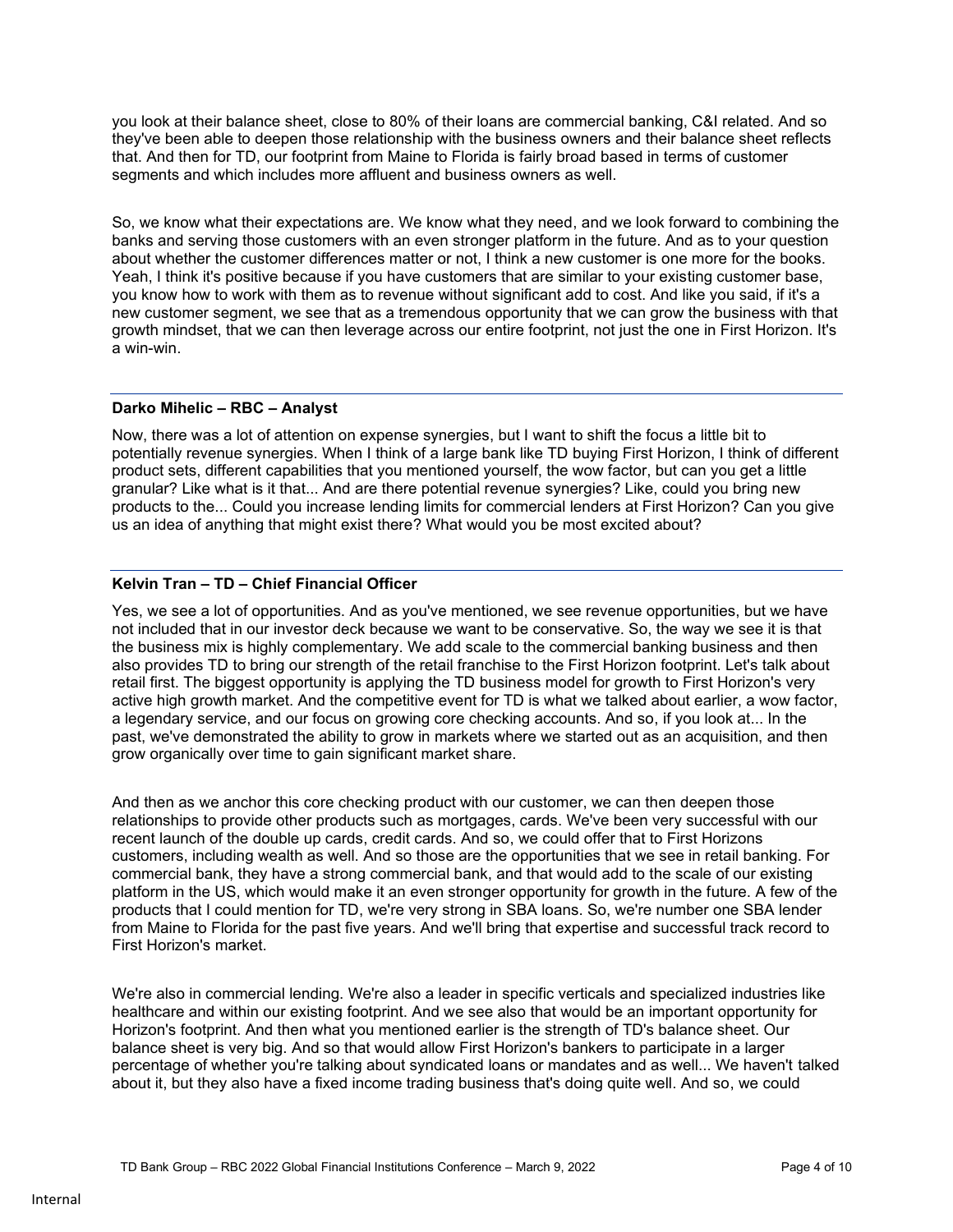leverage that business and they could use the TD larger balance sheet including a full product suite within TD Securities as well that we could launch to their customers.

And then for First Horizon, they have strong middle market business and asset-based lending business that they complement existing offering at TD. And also, their mortgage warehousing business is important, and we would help bring scale to that. So, we see a lot of opportunities and that would also include their expertise in verticals like the restaurant franchise business and healthcare practice solutions that we're less focused on. And so that could be a new opportunity for us. So, I can see both sides, not just bringing TD to First Horizon, but vice versa as well.

#### **Darko Mihelic – RBC – Analyst**

And presumably these things take time. We can't just expect them immediately. And I guess the question, Kelvin, would, in future meetings, would you be willing to start to talk about the possibility of these revenue synergies or just too early? I realize it's probably early now, but is it something that you guys would be willing to talk about at some point?

### **Kelvin Tran – TD – Chief Financial Officer**

Yeah, at some point. We're working through our plan for integration and then at the appropriate time, we'll talk more about it for sure.

### **Darko Mihelic – RBC – Analyst**

And one of the things that you just did, we're hearing April 1st some changes to some NSF fees at TD Bank USA. Is there anything to think about there with respect to First Horizon? Is that significant issue at First Horizon or? And do you have to blend the two platforms? And excuse my ignorance. I don't know how First Horizon's actually operating. Is there anything there that would cause any friction or no?

### **Kelvin Tran – TD – Chief Financial Officer**

Yeah, I think it's a great question. We've been getting a lot of that at the AMCB, the US. And so, the first thing I want to say is when we look at the product offering, like the overdraft fees, we look at what the customer wants and to provide value for those fees. And we continuously do research in the market in terms of what's competitive. And so, when we announce those fee changes, we think it's an important feature that they want to help support the customer to give more control over their financials. And then over the long run, that would enhance the customer experience and also improves client retention. I think those are good things. For First Horizon, their policy and feature are different from the ones at TD. And so, we do expect to harmonize their policy and fee structure to the TD fees, and we've taken that impact into account, into our models.

### **Darko Mihelic – RBC – Analyst**

I see. Okay, great. With this acquisition, does it change anything with respect to your relationship with Schwab and would there be joint initiatives or... Maybe you can just touch on if anything really changes with respect to TD and Schwab.

### **Kelvin Tran – TD – Chief Financial Officer**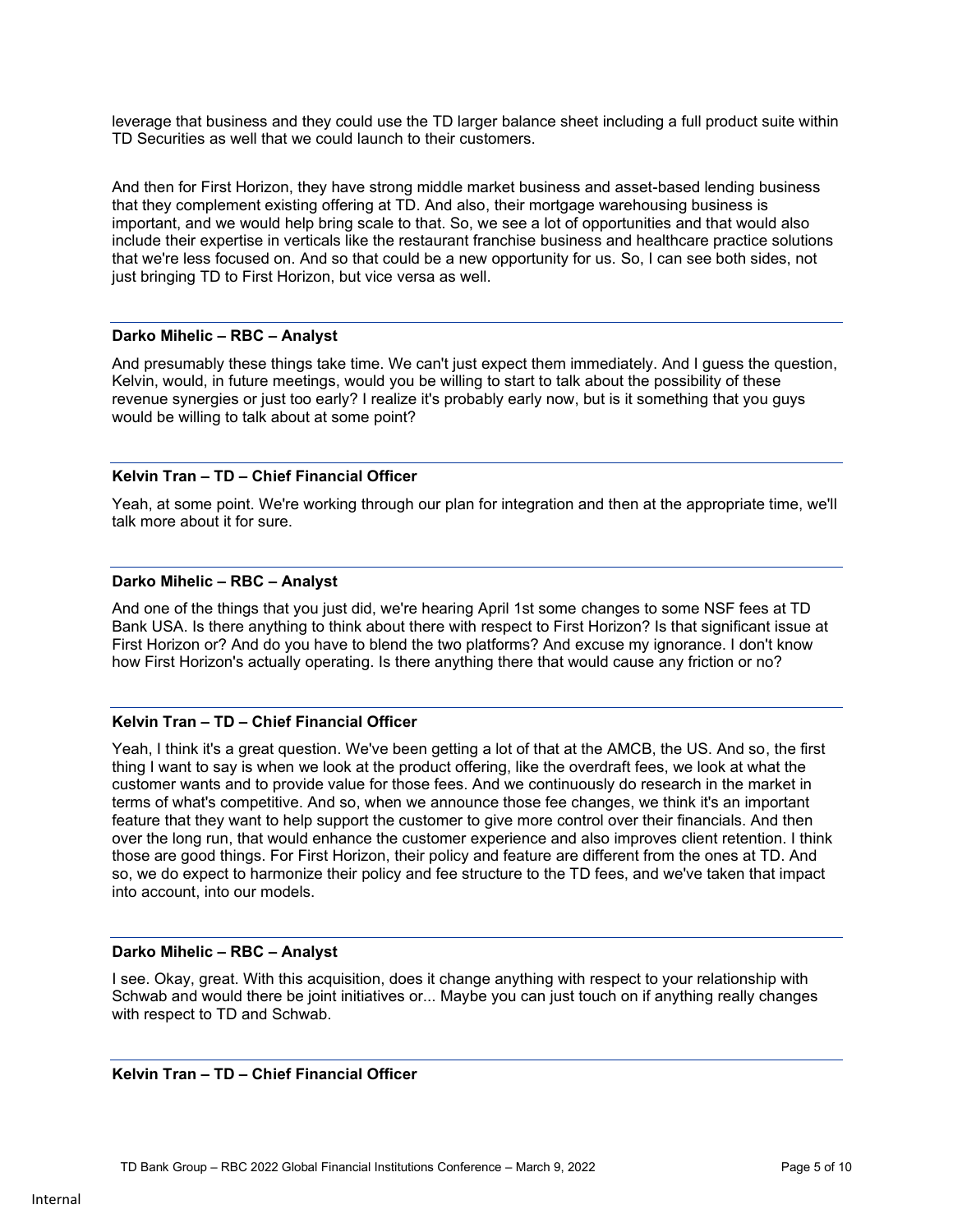Yeah. And the short answer is no, Darko. It doesn't change anything to Schwab because of this acquisition. Schwab continues to be a strategic investment for TD. We have other relationship with Schwab such as the sweep deposit that you know that it is meaningful, and Schwab is a premier player in the wealth space. And we've been a very comfortable with that investment and they are performing really well. First Horizon does have a wealth business that we talked about earlier and they're highly complementary to TD, but not of the same size and scale as obviously a Schwab investment. But we look forward to working with those very important clients to provide advice. And we have very similar product platform as well and going from discretionary investment management to brokerage offerings. And so, with the combination of First Horizon and TD as well, we're actually doubling our size of our wealth business.

And this is, I would say just still an early journey for us in the US. And you don't have to worry. I'm pressing Leo to make sure that he steps up the foot on the gas there. We expect a lot of potential opportunities, especially in the high growth market. And then here, you also see complimentary products. In the US, we have robo-advisor or hybrid advisor from a digital standpoint that we can bring to First Horizon, including expanding certain offerings such as rich loans or capital partners loans. And then they also bring in some expertise on certain structured products that we currently don't offer to our clients. Again, that's another opportunity for synergy, but it does not impact our relationship with Schwab.

### **Darko Mihelic – RBC – Analyst**

Okay, thanks for that. One of the things that we saw with one of your peers was that they had also announced an acquisition and they did a hedge. First time I saw it. I've seen previous acquisitions where we weren't really made aware of hedges, but this one resulted in pretty big gain. I'm just curious. Is there something similar that you guys are doing with respect to your planned acquisition?

# **Kelvin Tran – TD – Chief Financial Officer**

Yeah, when we look at acquisition hedges, there really two items that you can talk about. Like the more traditional is the foreign currency translation hedge because we're buying a US bank and our practice has been to hedge foreign currency risk to stabilize our CET1 ratio and we will continue to do that including for this transaction. I think what you're referring to is the interest rate hedge. And so typically, you don't hedge the targets interest rate sensitivity because they have their own asset liability management and they also hedge their own balance sheet. And so, what we do when we look at this is, are we comfortable with their interest rate sensitivity and their approach? And we are, but obviously we will continue to monitor the situation. And if appropriate and relevant, we would put some overlay hedges at that point in time.

### **Darko Mihelic – RBC – Analyst**

Okay, great. Thanks. We've seen over the years a little bit of a move of TD to invest a little bit more in its US investment banking capabilities or TD Securities. And now that you're acquiring First Horizon, the size of your US business is growing. Does this maybe spur more additional investment? And maybe you could talk a little bit about some of First Horizon coming to TD as well in that front, but should we be expecting a more aggressive push from TD to invest more capital into TD Securities and the US?

### **Kelvin Tran – TD – Chief Financial Officer**

Yeah, it's a great question. TD Securities is a growth business. We do want to invest in TD Securities, continue to invest, and especially in our US dollar strategy. And so here, we're talking about not just front office individuals, but on the technology front as well. And so, if you look at over the last few years, we continue to invest in senior strategic hires and experienced bankers that would bring with them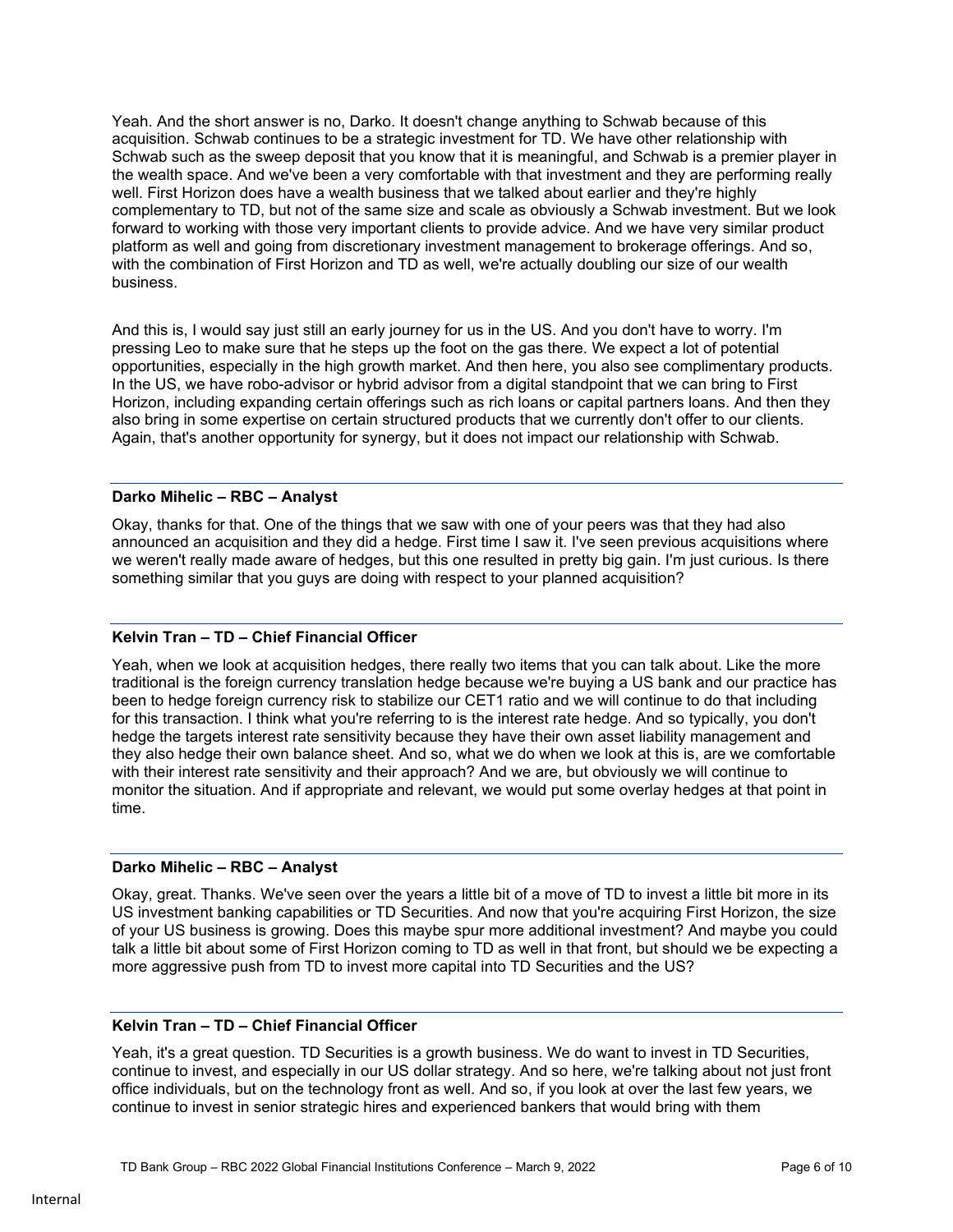experience, relationships, important relationships, or experiencing certain verticals, industries, or product sets. And all of these are really important building blocks, I would say, in continuing to build our dealer in the US. And that would include acquisitions that we've made over the last few years. If you recall, we made an acquisition on automated trading with Headlands, and then also with Albert Fried related to our prime services business in the US.

So, we see huge opportunities there. I know I touched upon the fixed income trading business for First Horizon a little bit earlier and let me expand on that. They have over 4,000 clients in the US, mostly they're deposit taking institutions mostly with the balance sheet size of less than \$100 billion. And so, they've carved a really nice niche market there where they help their client manage their portfolio and trade in fixed income products. And these are products that we're comfortable with and that we understand. And so, this would allow us just enhance distribution scale in the US. And so, we're very excited about that. And so, it's not just on the fixed income side, but also on the... As you know, on the retail side as well, they would have FX needs and foreign currency needs and so forth.

And then for First Horizon, they also bring their new capabilities to TD like the SBA pool loans that they could bring to us. And so, both of these expertise and teams and technology bring together would be very powerful. And because we see those opportunities, we'll continue to invest including using the strength of our TD balance sheet.

# **Darko Mihelic – RBC – Analyst**

And maybe just to follow up on this a little bit, I think of... I have discussions with a lot of clients. One of the things that comes up is TD's investment banking earnings, for lack of a better word, relative to the size of the bank is relatively small compared to your Canadian peers. And with First Horizon, it's going to get even smaller. Are you targeting to even keep it level with the previous or is TD considering maybe now with a bigger balance sheet in the US, significantly growing it and making it a bigger component of your earnings? Any thoughts on that?

### **Kelvin Tran – TD – Chief Financial Officer**

Yeah, I would say all options are on the table. We like this business. And as you've mentioned, it's not the fact that TD Securities is small, it's that the rest of the bank is growing really, really fast. And TD Securities needs to continue to grow, keep pace. And if we want them to be more than 10%, they need to grow at a faster rate than the bank. And that's not easy to do. And also, we need to be measured because in that business, if you're trying to grow too fast, it might be an inappropriate way to do so, but it is a business that we want to grow. We continue to invest, like I've said, in front office and technology, and we're expecting great results from Riaz. Next time you talk to him, you can say that I said so.

# **Darko Mihelic – RBC – Analyst**

Will do. Let's just switch our attention to the Canadian business because we did see a little bit of acceleration in mortgages, but still a little bit less than peer growth year over year. Michael Rhodes suggested he wanted to do better in mortgages across all channels. TD is active in a number of channels. Might this require more investment or higher short-term expenses? Or maybe you can just elaborate a little bit on what TD's plans are with respect to mortgages in Canada. And we ask, there's a fairly wide diverse audience here. There is some concern that housing prices in Canada are getting a little ahead of themselves. Maybe you can weave that a little bit into your answer too, please.

### **Kelvin Tran – TD – Chief Financial Officer**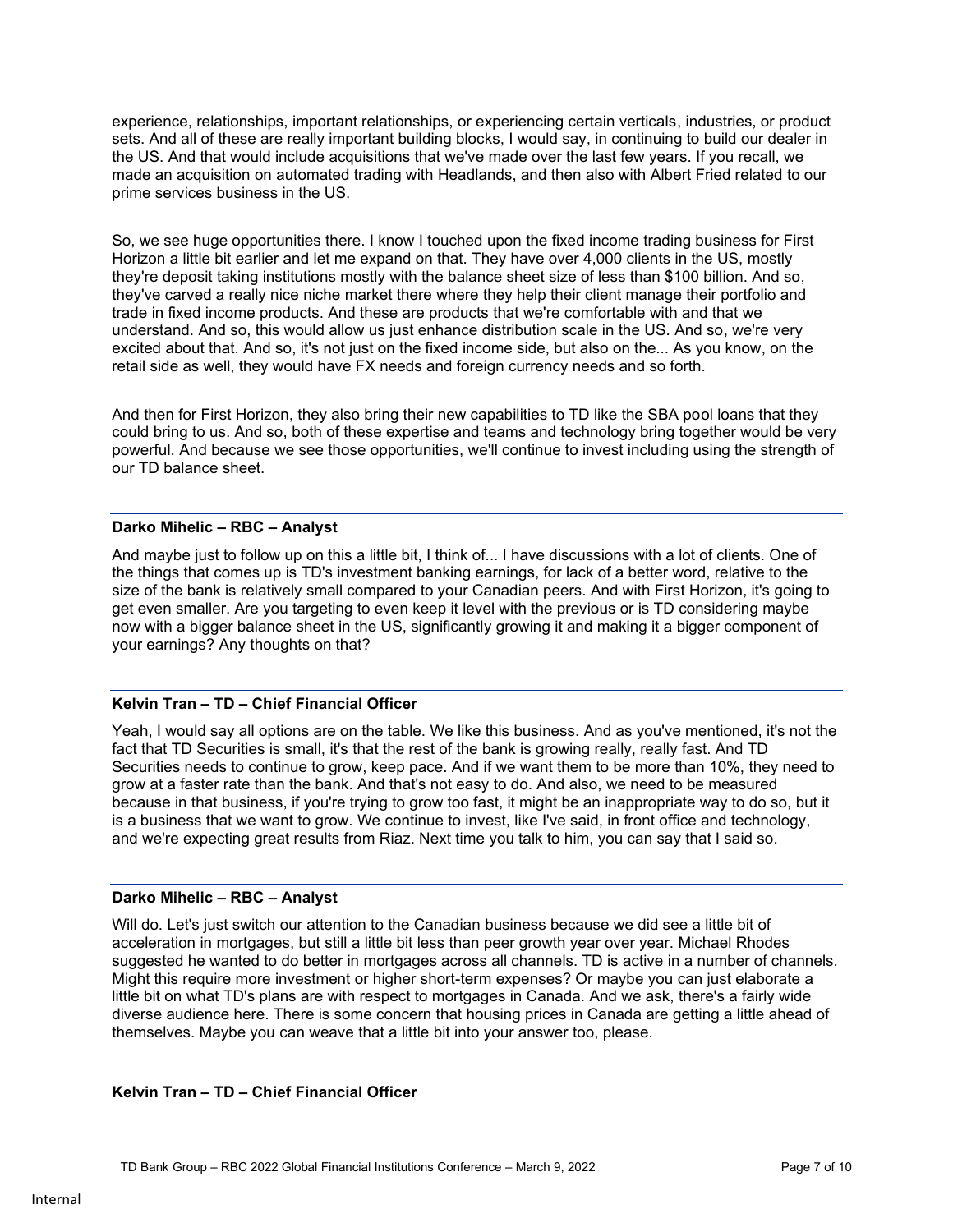Yeah, sure. We've seen good growth in the RESL business, but as Michael pointed out on the earnings call, we have the opportunity to, and we expect to do better. If you step back, we're very strong in the branch network. And so that's a historical strength for us, and we've been disproportionately be negatively impacted because of the pandemic. And so, we expect, and we have confidence that from the branch network, we would see a rebound as the pandemic and the economy recovers and traffic increases in the branches. We have been investing and will continue to invest in the MMS, the Mobile Mortgage Specialists workforce. And that is important to us. We've been investing, we'll continue to add to that workforce.

And investment is not just people, but also on training tools that we provide them so that to minimize turnaround times. And we've seen good results in terms of productivity gains there. And we also continue to invest in product. Like you said, we look at different channels, the branch, MMS, and then also the broker channel. And earlier this year, we launched the flex line product to the broker channel. It's like a HELOC product. And so far, we've seen really good uptake there. And so, we're positive that they would bring some growth to our RESL business. And then finally, retention is also important. And in the past retention, a lot of that is actually done through the branch, and so now we've dedicated a team of people to work on retention of our existing client and on their refinancing. And we'll continue to stack up there.

And so, these are the investments that we've made and will continue to make. In terms of the RESL book, we feel confident that the Canadian housing market would remain resilient, but as you know, we have underwriting standards that are robust and we look through the cycle. And so, we're very comfortable with the quality of our book. And that's why it's important to have consistent growth to be measured and continue to invest, to take market share.

### **Darko Mihelic – RBC – Analyst**

And to be clear, when we on the investor side here, that you're investing in something, we think expenses. Is this going to be a material mover of expenses for the Canadian business?

# **Kelvin Tran – TD – Chief Financial Officer**

Not this one. And as you know, we've been investing already, so it's not like we haven't been investing and suddenly you see a spike in expenses. So, we've been investing and working on enhancing productivity. And so that will come through over time.

# **Darko Mihelic – RBC – Analyst**

Okay, great. Now, I want to pin you down on something you said in the conference call for earnings. You talked about... I want to get onto expenses here. And I think you broke down expenses into three buckets. There's this table stakes, the stuff that you need to run the bank, I think is how you called it. Then there were strategic expenses, and this is a longer-term thing where you have to invest, and you don't really want to scrimp on. And then there's discretionary. And this is where if you see the economy's recovering, you might dial those up. Let's talk a little bit about that, Kelvin, because we could be seeing some pretty decent revenue opportunities here.

And we know that you're quite sensitive to interest rates as a bank. Typically, TD is considered to be very rate sensitive. So, how should we think about that? Should we think about you dialing up expenses here ahead of or during a rising rate environment, we finally got one in Canada, to take advantage of revenue opportunities? And can you give us like a magnitude thing. Is this something where we could see something significant from TD this year to dial up, to spend, to grab more revenue opportunities? How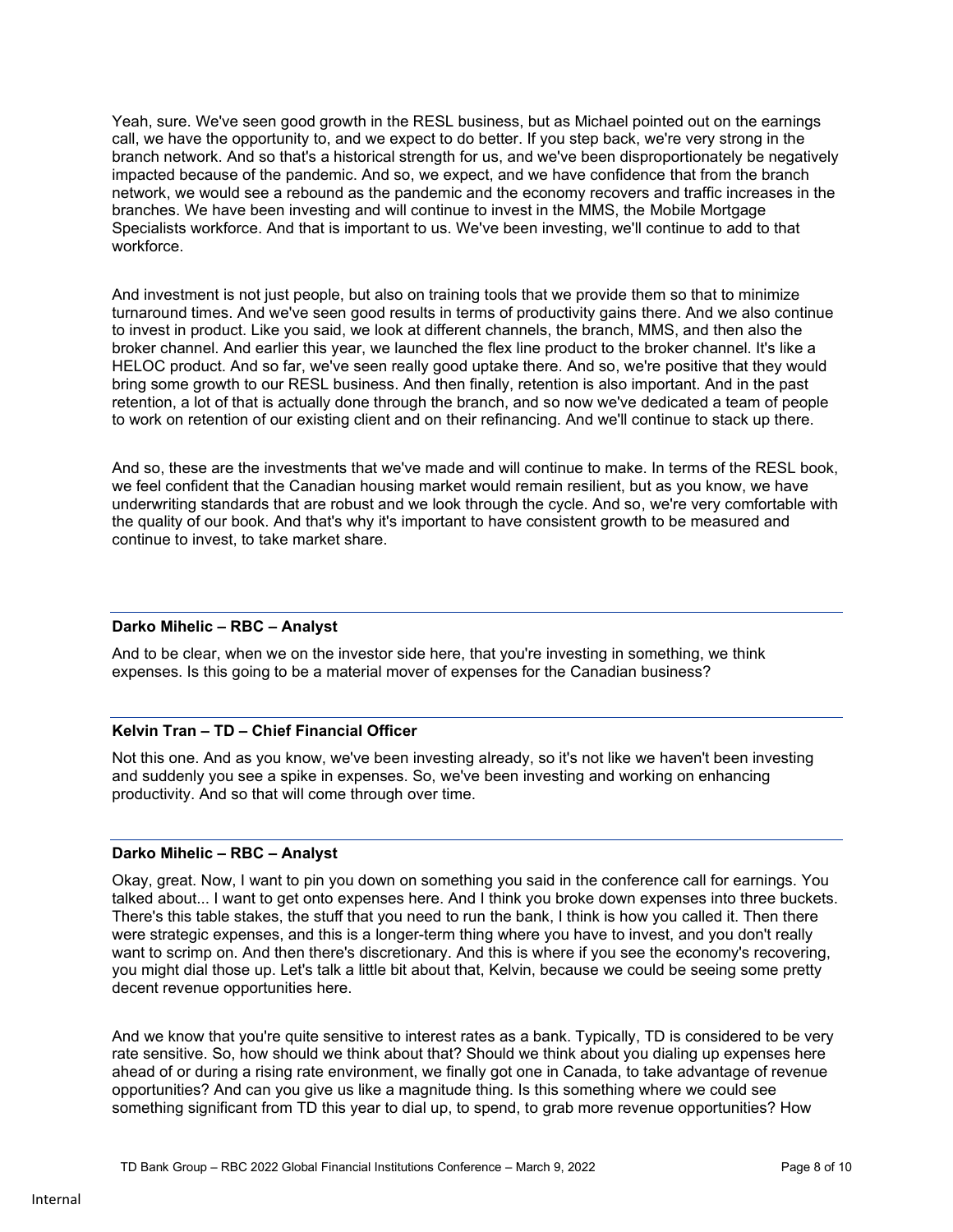should we think about that? Because I found that comment to be very interesting. It's something that I grabbed onto as soon as you said it.

#### **Kelvin Tran – TD – Chief Financial Officer**

Yeah, maybe I shouldn't talk too much during the conference call then.

#### **Darko Mihelic – RBC – Analyst**

No, it's good.

### **Kelvin Tran – TD – Chief Financial Officer**

The way we think about expenses, yes, you think about it as cost, but for us, it is about an investment to drive future growth. And the reason why we are rate sensitive is because we have a strong customer deposit base. The margins have been hurt because of the pandemic of the rate declining. And as it normalizes, then our margins normalize too. And so, I would say we look at expense such as an investment. When we see rate hikes, that would give us an opportunity to spend more there.

You still expect that there... I would say the benefit of the rate hike has a positive net drop to the bottom line because we're going to be measured in terms of our increase in spending, but that's important as an investor. You want us to invest to drive future growth because as interest rate normalize, then sometime in the future, it would hit a certain level. Then you'd want us to see these investments that we've made a year ago to be paying off. And so, I think it's important that we continue to invest in... And like we said, we're looking at targeting positive operating leverage and growing our pretax, pre-provision earnings.

#### **Darko Mihelic – RBC – Analyst**

Just the concern or the thought process is, do you see expenses rise concomitant with the increase or do you see them a bit of a lag and then expansion of the... In other words, could operating leverage be thinner and then wider later on, or are you always targeting a level amount of operating leverage?

### **Kelvin Tran – TD – Chief Financial Officer**

Yeah, it's great question. The issue is, we don't manage quarter to quarter.

### **Darko Mihelic – RBC – Analyst**

Sure.

### **Kelvin Tran – TD – Chief Financial Officer**

I know we do report quarter to quarter. And so, what you try... And the thing with the investment is that you don't want to dial up, dial down, dial up, dial down. Like it's just not efficient way to run a business. And also, it creates a lot of confusion for the organization. And so, when we talk about positive operating leverage, we're looking more at the medium term, it would be measured. And then the expense or the operating leverage is going to bump around a little bit, but you want to do what's right for the shareholder to create long term of that.